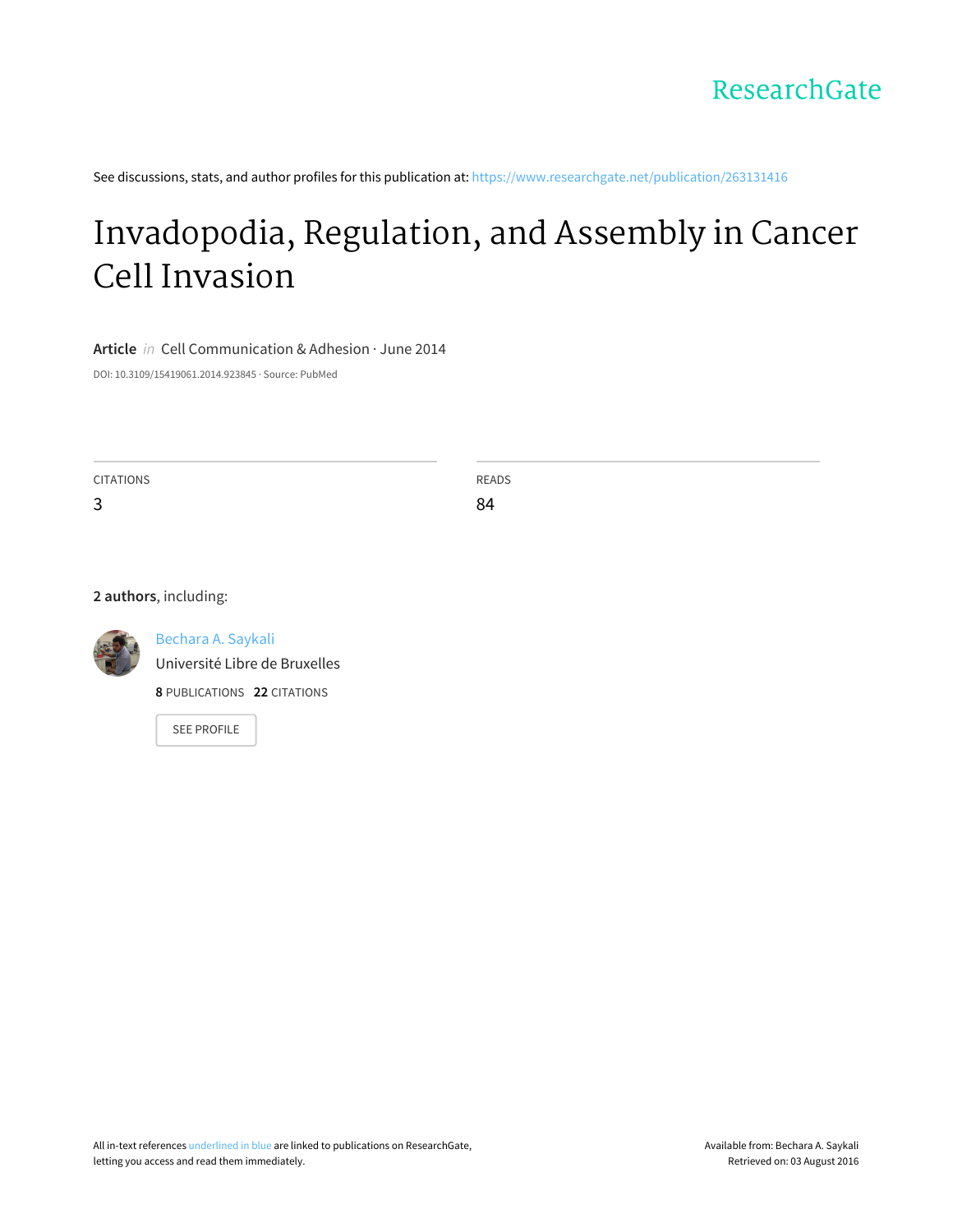# **REVIEW ARTICLE**

# **Invadopodia, Regulation, and Assembly in Cancer Cell Invasion**

Bechara A. Saykali and Mirvat El-Sibai

 *Department of Natural Sciences, The Lebanese American University, Beirut, Lebanon* 

#### **Abstract**

 The occurrence of invadopodia has been, since its characterization, a hallmark of cancerous cell invasion and metastasis. These structures are now the subject of a controversy concerning their cellular function, molecular regulation, and assembly. The terms invadopodia and podosomes have been used interchangeably since their discovery back in 1980. Since then, these phenotypes are now more established and accepted by the scientific community as vital structures for 3D cancer cell motility. Many characteristics relating to invadopodia and podosomes have been elucidated, which might prove these structures as good targets for metastasis treatment. In this review, we briefly review the actin reorganization process needed in most types of cancer cell motility. We also review the important characteristics of invadopodia, including molecular components, assembly, markers, and the signaling pathways, providing a comprehensive model for invadopodia regulation.

**Keywords:** invadopodia, podosome, 3D motility, cancer motility, signaling

## **WHAT ARE INVADOPODIA?**

 For cells to move, scavenge for nutrients, undergo wound healing etc. many events should occur, some of which are actin cytoskeleton remodeling, and formation of actin-based structures. These structures are necessary for proper adhesion to the subcellular matrix as well as sensing the surrounding matrix for growth hormones and nutrients [\(Hall, 2009\).](https://www.researchgate.net/publication/23801329_Hall_A_The_cytoskeleton_and_cancer_Cancer_Metastasis_Rev_28_5-14?el=1_x_8&enrichId=rgreq-ce049a8f0deb0c808c626b186b6864c0-XXX&enrichSource=Y292ZXJQYWdlOzI2MzEzMTQxNjtBUzoyMTY2MTA3NTAxMTE3NDRAMTQyODY1NTQzNTEyNA==) They can be classified into two groups, where the first group results in two-dimensional locomotion, and the other resulting in motility in the third dimension. The former includes actin assemblies such as lamellipodia and filopodia, while the latter relies on other specified actin structures. Many characteristics distinguish them from each other, namely, location of formation, protrusive dimension, duration, proteins involved, and function [\(Murphy & Courtneidge, 2011\).](https://www.researchgate.net/publication/51242902_Murphy_DA_Courtneidge_SAThe_) In the case of 3D locomotion, two main structures are to be noted, podosomes and invadopodia. Many references would consider them as being two forms for one phenotype, but others differentiate between them according to duration of action and the ability to produce matrixdegrading enzymes [\(Chen et al., 1985\).](https://www.researchgate.net/publication/20165989_Local_degradation_of_fibronectin_at_sites_of_expression_of_the_transforming_gene_product_pp60src?el=1_x_8&enrichId=rgreq-ce049a8f0deb0c808c626b186b6864c0-XXX&enrichSource=Y292ZXJQYWdlOzI2MzEzMTQxNjtBUzoyMTY2MTA3NTAxMTE3NDRAMTQyODY1NTQzNTEyNA==) 

 The series of events that led to the characterization of podosomes began with David-Pfeuty and Singer back in 1980 (Singer & David-Pfeuty, 1980). Their Transformation of v-Src into CEF cells (chicken embryo fibroblast) via Rous sarcoma virus (RSV) caused relocation of

vinculin and α-Actinin from focal adhesions to form circular clusters known as rosettes. They were not referred to as podosomes until 1985. Tarone et al. (1985) considered them to be feet-like, and thus were dubbed podosomes. They were also termed invadopodia by Chen (1989), to reflect the adhesive and degrading ability of these structures, in cancer cell lines (Chen et al., 1985). In the subsequent years, podosomes and invadopodia were described in other cell types, namely, macrophages, dendritic cells, endothelial cells and vascular smooth muscles [\(Gimona et al., 2008\).](https://www.researchgate.net/publication/5515403_Assembly_and_biological_role_of_podosomes_and_invadopodia?el=1_x_8&enrichId=rgreq-ce049a8f0deb0c808c626b186b6864c0-XXX&enrichSource=Y292ZXJQYWdlOzI2MzEzMTQxNjtBUzoyMTY2MTA3NTAxMTE3NDRAMTQyODY1NTQzNTEyNA==) In an attempt to clear the confusion between the two nomenclatures (podosome and invadopodia) because many authors use the two terms interchangeably, Murphy and Courtneidge (2011) suggested the following: The use of the term podosome would be linked strictly to normal cell lines while invadopodia would be linked to cancer cell lines. Other studies published by the Condeelis lab further distinguish between invadopodia, podosomes, and other degradative structures on a molecular level. According to their findings, endogenous Nck1 are only present in invadopodia, Grb2 only localizes to Srctransformed fibroblast and PMA-stimulated HUVEC cells, while neither, Nck1 nor Grb2, are involved in podosome assembly [\(Oser et al., 2011\).](https://www.researchgate.net/publication/46304426_Nck1_and_Grb2_localization_patterns_can_distinguish_invadopodia_from_podosomes?el=1_x_8&enrichId=rgreq-ce049a8f0deb0c808c626b186b6864c0-XXX&enrichSource=Y292ZXJQYWdlOzI2MzEzMTQxNjtBUzoyMTY2MTA3NTAxMTE3NDRAMTQyODY1NTQzNTEyNA==) Before we delve into what has been presented so far for invadopodia, a brief description of the actin cycle involved is of benefit.

#### **THE ACTIN MODEL**

 As mentioned above, the cell would move in 2D or 3D according to its need and the environment. Different cells

Received 27 December 2013; accepted 9 May 2014.

Address correspondence to Mirvat El-Sibai, Assistant Professor, Department of Natural Sciences, Lebanese American University, P.O. Box: 13-5053, Chouran 1102 2801, Beirut, Lebanon. Phone: +961-1-786456, Ext. 1253. Fax: +961-1-867098. E-mail: mirvat. elsibai@lau.edu.lb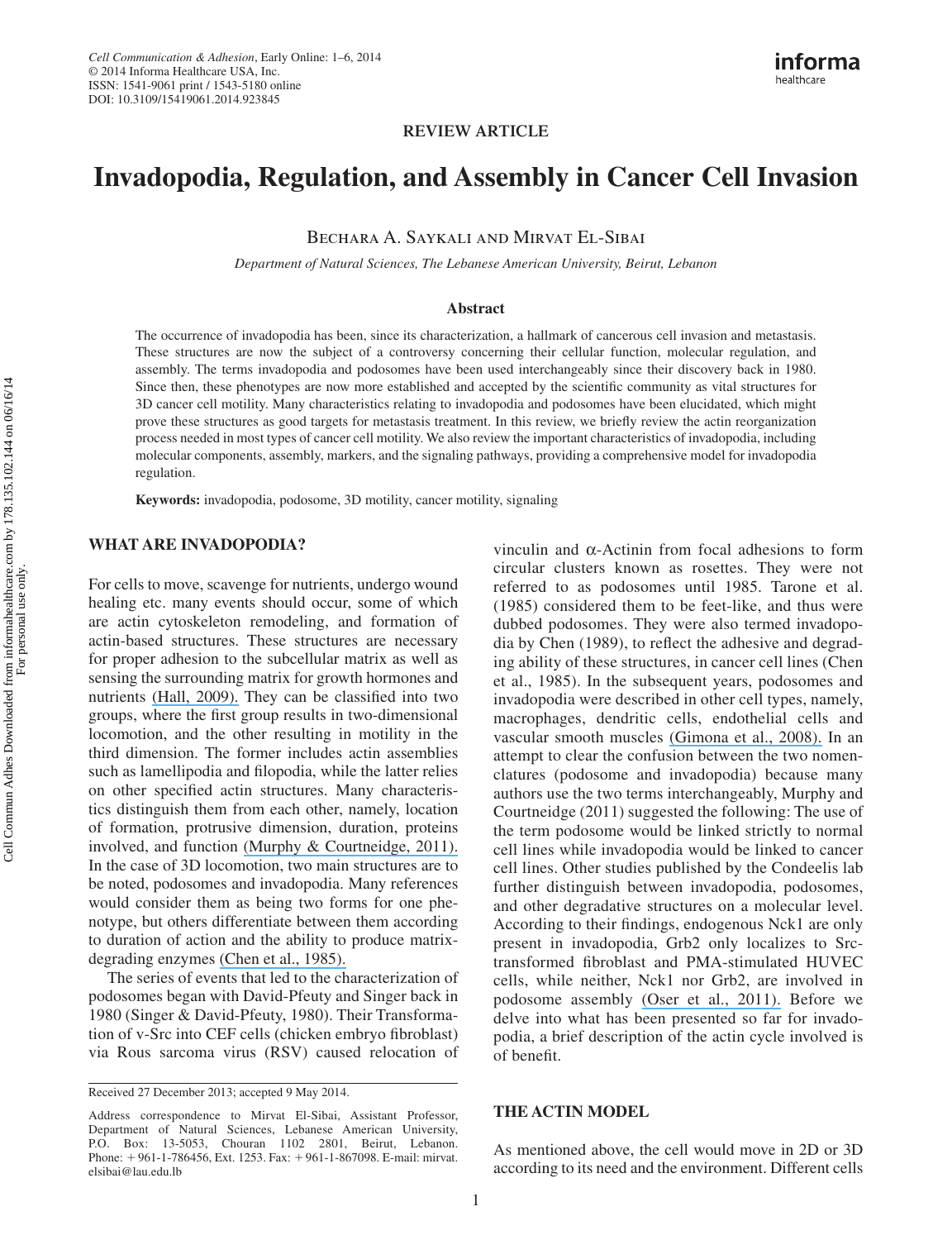use different ways of locomotion, but the rearrangement of the cytoskeleton is common to all those mechanisms [\(Hall, 2009\),](https://www.researchgate.net/publication/23801329_Hall_A_The_cytoskeleton_and_cancer_Cancer_Metastasis_Rev_28_5-14?el=1_x_8&enrichId=rgreq-ce049a8f0deb0c808c626b186b6864c0-XXX&enrichSource=Y292ZXJQYWdlOzI2MzEzMTQxNjtBUzoyMTY2MTA3NTAxMTE3NDRAMTQyODY1NTQzNTEyNA==) so it is beneficial to review these events.

 For the cell to migrate in two dimensions, a shift is first required from a non-polarized into a polarized state. This transition will acquire the cell a motile phenotype, where the cell's front extends and attaches just behind the leading edge, forming focal contacts with the ECM (Parker & Sukumar, 2003). The cell's rear would detach and retract. When the cell's rear detaches, and focal contacts mature into focal adhesions at the leading edge, the cell can now pull itself forward. For these events to occur, major rearrangement of the cytoskeleton should happen, including actin, myosin, tubulin, and their binding proteins [\(Insall & Machesky, 2009](https://www.researchgate.net/publication/26816240_Actin_Dynamics_at_the_Leading_Edge_From_Simple_Machinery_to_Complex_Networks?el=1_x_8&enrichId=rgreq-ce049a8f0deb0c808c626b186b6864c0-XXX&enrichSource=Y292ZXJQYWdlOzI2MzEzMTQxNjtBUzoyMTY2MTA3NTAxMTE3NDRAMTQyODY1NTQzNTEyNA==)). Two structures are typically described in two 2D migration, namely, lamellipodia and filopodia (Small, 1994). For these structures to form, reorganization of the actin cytoskeleton is needed. First a nucleation step should occur where monomeric ATP-globular actin (G-actin) will polymerize to form a short strand of filamentous ADP-bound actin (F-actin). More specifically, actin monomers will nucleate via the actin-binding proteins Arp 2/3, Ena/VASP proteins or DRFs, forming a faster growing filament, which has a fast growing, barbed or  $+$ -end and a slow growing, pointed end. The main activators of the Arp2/3 complex are the WASP family proteins. Once incorporated, ADP-actin molecules remain in the filament and dissociated after reaching the negative end. Profilin will then enhance the nucleotide exchange process leading to ATP-actin monomers, which are either stored with thymosin  $\beta$ , shuttled to the barbed end, or as profilin-actin complexes (Singer & David-Pfeuty, 1980; [Lambrechts](https://www.researchgate.net/publication/8504870_The_actin_cytoskeleton_in_normal_and_pathological_cell_motility?el=1_x_8&enrichId=rgreq-ce049a8f0deb0c808c626b186b6864c0-XXX&enrichSource=Y292ZXJQYWdlOzI2MzEzMTQxNjtBUzoyMTY2MTA3NTAxMTE3NDRAMTQyODY1NTQzNTEyNA==) [et al., 2004](https://www.researchgate.net/publication/8504870_The_actin_cytoskeleton_in_normal_and_pathological_cell_motility?el=1_x_8&enrichId=rgreq-ce049a8f0deb0c808c626b186b6864c0-XXX&enrichSource=Y292ZXJQYWdlOzI2MzEzMTQxNjtBUzoyMTY2MTA3NTAxMTE3NDRAMTQyODY1NTQzNTEyNA==)). In addition to actin reorganization, and for the cell to move, a contractile force is needed. This contractile force is established by the formation of actin – myosin complexes. Once established, these complexes use energy from ATP hydrolysis to drive the contraction [\(Hall, 2009\).](https://www.researchgate.net/publication/23801329_Hall_A_The_cytoskeleton_and_cancer_Cancer_Metastasis_Rev_28_5-14?el=1_x_8&enrichId=rgreq-ce049a8f0deb0c808c626b186b6864c0-XXX&enrichSource=Y292ZXJQYWdlOzI2MzEzMTQxNjtBUzoyMTY2MTA3NTAxMTE3NDRAMTQyODY1NTQzNTEyNA==) For optimal migration to occur, polymerization and contractility must be synchronized, both temporally and spatially. According to Olson, one explanation could be that both procedures are activated by the same GTPase but with different kinetics. For example, the activation of RhoA (GTPase), results in actin polymerization, via RhoA's binding to DRF1, whereas, actomyosin contractility is activated through ROCK or LMK ([Olson & Sahai, 2009](https://www.researchgate.net/publication/5352166_The_actin_cytoskeleton_in_cancer_cell_motility?el=1_x_8&enrichId=rgreq-ce049a8f0deb0c808c626b186b6864c0-XXX&enrichSource=Y292ZXJQYWdlOzI2MzEzMTQxNjtBUzoyMTY2MTA3NTAxMTE3NDRAMTQyODY1NTQzNTEyNA==)). This can lead to the activation of polymerization prior to contraction. Another explanation given also by [Olson and Sahai \(2009\)](https://www.researchgate.net/publication/5352166_The_actin_cytoskeleton_in_cancer_cell_motility?el=1_x_8&enrichId=rgreq-ce049a8f0deb0c808c626b186b6864c0-XXX&enrichSource=Y292ZXJQYWdlOzI2MzEzMTQxNjtBUzoyMTY2MTA3NTAxMTE3NDRAMTQyODY1NTQzNTEyNA==) also states that activators of polymerization could also be inhibitors of contraction. For example, activation of Rac1 activates WAVE-dependent actin nucleation, while it also inhibits RhoA through production of ROS, which reduces contractility in this phase. Another theory, proposed by Alan Hall (2009), states that polymerization occurs at the anterior end while contraction occurs at the posterior and sides. Hence even though Rho activation is observed both at the anterior and posterior ([El-Sibai et al., 2008;](https://www.researchgate.net/publication/5536307_RhoAROCK-mediated_switching_between_Cdc42-_and_Rac1-dependent_protrusion_in_MTLn3_carcinoma_cells?el=1_x_8&enrichId=rgreq-ce049a8f0deb0c808c626b186b6864c0-XXX&enrichSource=Y292ZXJQYWdlOzI2MzEzMTQxNjtBUzoyMTY2MTA3NTAxMTE3NDRAMTQyODY1NTQzNTEyNA==)

[Pertz et al., 2006](https://www.researchgate.net/publication/7230481_Spatiotemporal_dynamics_of_RhoA_activity_in_migrating_cells?el=1_x_8&enrichId=rgreq-ce049a8f0deb0c808c626b186b6864c0-XXX&enrichSource=Y292ZXJQYWdlOzI2MzEzMTQxNjtBUzoyMTY2MTA3NTAxMTE3NDRAMTQyODY1NTQzNTEyNA==)), it is postulated that the function of this activation is polymerization at the anterior and contraction at the posterior.

 Another important concept in cell motility and actin dynamics is chemotaxis. Cells exhibit a remarkable ability to detect a gradient around it, which would almost always trigger a cell motility or cell polarization response. This response involves several complex, interrelated processes including motility, polarity and directional movement ([Iijima et al., 2002](https://www.researchgate.net/publication/11055558_Temporal_and_Spatial_Regulation_of_Chemotaxis?el=1_x_8&enrichId=rgreq-ce049a8f0deb0c808c626b186b6864c0-XXX&enrichSource=Y292ZXJQYWdlOzI2MzEzMTQxNjtBUzoyMTY2MTA3NTAxMTE3NDRAMTQyODY1NTQzNTEyNA==)). Type I PI3K have been viewed for quite a while as being the key link connecting signaling pathways to cell movement and thus orchestrating chemotaxis (Ferguson et al., 2007). Other findings restrict the role of PI3K in chemotaxis in less motile cells such as fibroblasts, and imply the involvement of other regulators such as Ras, TOR complex 2, and SCAR/WAVE ([Schneider & Haugh, 2006;](https://www.researchgate.net/publication/7021928_Mechanisms_of_Gradient_Sensing_and_Chemotaxis_Conserved_Pathways_Diverse_Regulation?el=1_x_8&enrichId=rgreq-ce049a8f0deb0c808c626b186b6864c0-XXX&enrichSource=Y292ZXJQYWdlOzI2MzEzMTQxNjtBUzoyMTY2MTA3NTAxMTE3NDRAMTQyODY1NTQzNTEyNA==)  [Kamimura et al., 2008;](https://www.researchgate.net/publication/51409825_PIP3-Independent_Activation_of_TorC2_and_PKB_at_the_Cell) Millius et al., 2009). The process of chemotaxis has been also found to affect cell migration and invadopodia formation, in the third dimension. According to John Condeelis ([DesMarais et al., 2009](https://www.researchgate.net/publication/24284582_N-WASP_and_Cortactin_Are_Involved_In_Invadopodium-Dependent_Chemotaxis_to_EGF_In_Breast_Tumor_Cells?el=1_x_8&enrichId=rgreq-ce049a8f0deb0c808c626b186b6864c0-XXX&enrichSource=Y292ZXJQYWdlOzI2MzEzMTQxNjtBUzoyMTY2MTA3NTAxMTE3NDRAMTQyODY1NTQzNTEyNA==)), in a gradient of EGF, invadopodia will assemble more toward the source of the stimulant.

 Till date four major types of membrane protrusions have been identified, namely, lamellipodia, filopodia, blebs and invadopodia or podosomes. While lamellipodia and filopodia are involved in forward movement, invadopodia couples actin polymerization with the delivery of matrix-degrading metalloproteases. Although these protrusions are most likely to act together to achieve cell movement, still each projection display a specific array of signaling molecules and actin dynamics ([Ridley, 2011;](https://www.researchgate.net/publication/51248163_Life_at_the_Leading_Edge?el=1_x_8&enrichId=rgreq-ce049a8f0deb0c808c626b186b6864c0-XXX&enrichSource=Y292ZXJQYWdlOzI2MzEzMTQxNjtBUzoyMTY2MTA3NTAxMTE3NDRAMTQyODY1NTQzNTEyNA==) [Bear & Gertler, 2009](https://www.researchgate.net/publication/26264528_EnaVASP_towards_resolving_a_pointed_controversy_at_the_barbed_end_J_Cell_Sci_122Pt?el=1_x_8&enrichId=rgreq-ce049a8f0deb0c808c626b186b6864c0-XXX&enrichSource=Y292ZXJQYWdlOzI2MzEzMTQxNjtBUzoyMTY2MTA3NTAxMTE3NDRAMTQyODY1NTQzNTEyNA==)). The accepted model for lamellipodium formation depends heavily on Arp 2/3 activity. Actin filaments are first severed by cofilin, which provides new fast growing ends. Arp2/3 will bind these sites and initiate actin polymerization and nucleation, creating new branched filaments [\(Mullins et al., 1998\).](https://www.researchgate.net/publication/13683130_Mullins_R_D_Heuser_J_A_Pollard_T_D_The_interaction_of_Arp23_complex_with_actin_Nucleation_high_affinity_pointed_end_capping_and_formation_of_branching_networks_of_filaments_Proc_Natl_Acad_Sci_USA_95_6?el=1_x_8&enrichId=rgreq-ce049a8f0deb0c808c626b186b6864c0-XXX&enrichSource=Y292ZXJQYWdlOzI2MzEzMTQxNjtBUzoyMTY2MTA3NTAxMTE3NDRAMTQyODY1NTQzNTEyNA==) Arp2/3 activating is mediated by the WAVE complex, which in turn, is regulated by Rac1 ([Campellone & Welch, 2010](https://www.researchgate.net/publication/42255525_A_nucleator_arms_race_Cellular_control_of_actin_assembly?el=1_x_8&enrichId=rgreq-ce049a8f0deb0c808c626b186b6864c0-XXX&enrichSource=Y292ZXJQYWdlOzI2MzEzMTQxNjtBUzoyMTY2MTA3NTAxMTE3NDRAMTQyODY1NTQzNTEyNA==)). Formins can also nucleate actin filaments independent of the Arp2/3 complex, generating unbranched filaments. Actin monomers are delivered to the site of polymerization after cofilin severing and profilin activation (Pollard & Borisy, 2003; [Ponti et al., 2004;](https://www.researchgate.net/publication/8339761_Two_Distinct_Actin_Networks_Drive_the_Protrusion_of_Migrating_Cells?el=1_x_8&enrichId=rgreq-ce049a8f0deb0c808c626b186b6864c0-XXX&enrichSource=Y292ZXJQYWdlOzI2MzEzMTQxNjtBUzoyMTY2MTA3NTAxMTE3NDRAMTQyODY1NTQzNTEyNA==) Yang et al., 2007). As for filopodium formation, the main actors involved are the formin family along with several others. mDia2, Cdc42 and Cdc42 targets are recruited to the cell membrane, which will then stimulate actin polymerization ([Breitsprecher](https://www.researchgate.net/publication/49739438_Molecular_mechanism_of_EnaVASP-mediated_actin-filament_elongation?el=1_x_8&enrichId=rgreq-ce049a8f0deb0c808c626b186b6864c0-XXX&enrichSource=Y292ZXJQYWdlOzI2MzEzMTQxNjtBUzoyMTY2MTA3NTAxMTE3NDRAMTQyODY1NTQzNTEyNA==)  [et al., 2011](https://www.researchgate.net/publication/49739438_Molecular_mechanism_of_EnaVASP-mediated_actin-filament_elongation?el=1_x_8&enrichId=rgreq-ce049a8f0deb0c808c626b186b6864c0-XXX&enrichSource=Y292ZXJQYWdlOzI2MzEzMTQxNjtBUzoyMTY2MTA3NTAxMTE3NDRAMTQyODY1NTQzNTEyNA==)). Actin filaments are polymerized either *de novo* or through using lamellipodium as actin source. Filopodia extend through addition of monomeric actin (G-actin) onto filamentous actin (F-actin), through several proteins ([Machesky & Li, 2010](https://www.researchgate.net/publication/45660690_Fascin_Invasive_filopodia_promoting_metastasis?el=1_x_8&enrichId=rgreq-ce049a8f0deb0c808c626b186b6864c0-XXX&enrichSource=Y292ZXJQYWdlOzI2MzEzMTQxNjtBUzoyMTY2MTA3NTAxMTE3NDRAMTQyODY1NTQzNTEyNA==)). Two main pathways are known to drive actin filaments extension in filopodia. One of these is through mDia2, where VASP and mDia2 will drive actin nucleation at the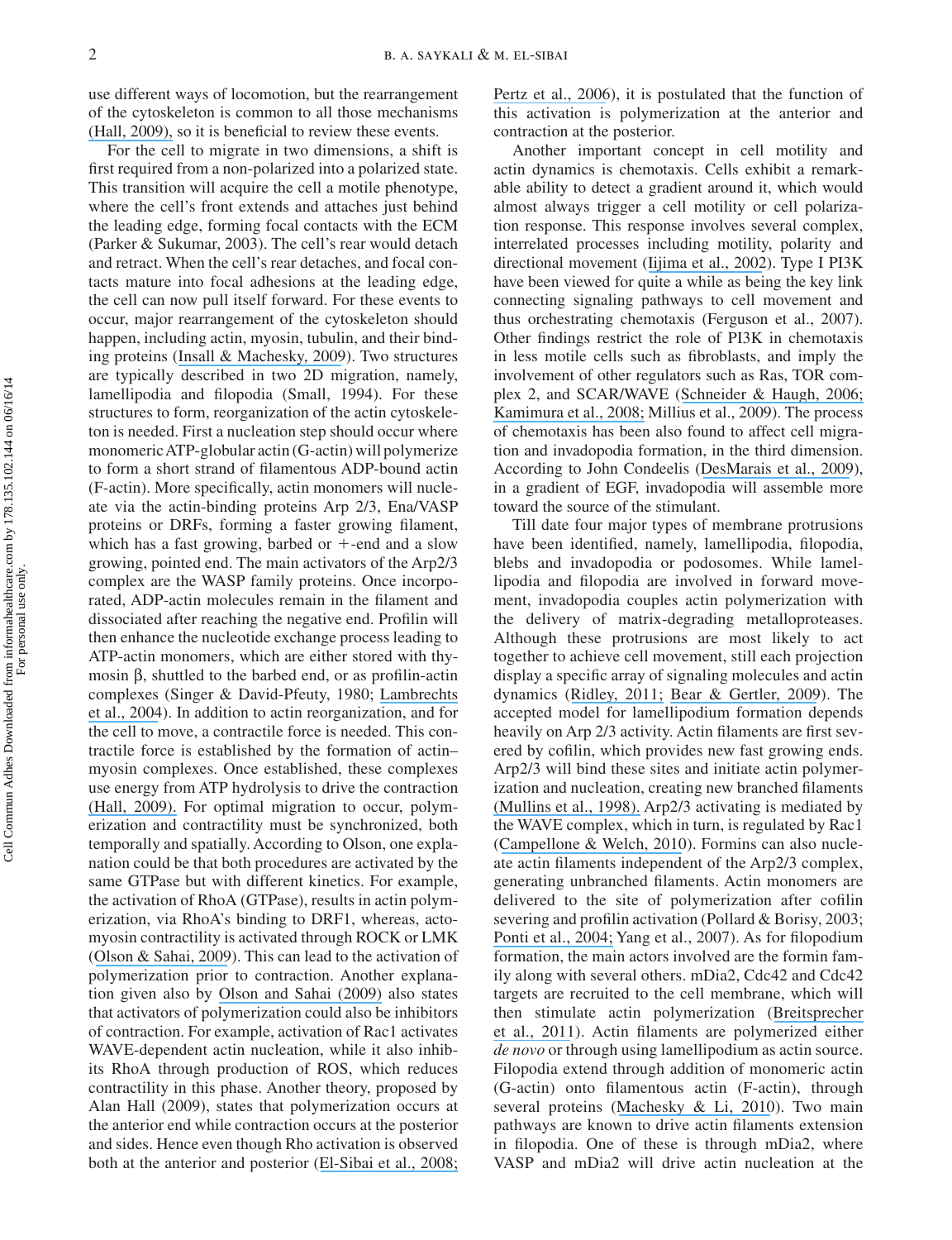filopodial tip, and then profilin would directly bind mDia2 providing it with actin monomers for extension. Another pathway is through Arp2/3 where Cdc42 will stimulate WASP/Arp2/3 actin polymerization, in addition to mDia2-mediated actin polymerization ([Wang](https://www.researchgate.net/publication/44602476_Light-mediated_activation_reveals_a_key_role_for_Rac_in_collective_guidance_of_cell_movement_in_vivo?el=1_x_8&enrichId=rgreq-ce049a8f0deb0c808c626b186b6864c0-XXX&enrichSource=Y292ZXJQYWdlOzI2MzEzMTQxNjtBUzoyMTY2MTA3NTAxMTE3NDRAMTQyODY1NTQzNTEyNA==) [et al., 2010;](https://www.researchgate.net/publication/44602476_Light-mediated_activation_reveals_a_key_role_for_Rac_in_collective_guidance_of_cell_movement_in_vivo?el=1_x_8&enrichId=rgreq-ce049a8f0deb0c808c626b186b6864c0-XXX&enrichSource=Y292ZXJQYWdlOzI2MzEzMTQxNjtBUzoyMTY2MTA3NTAxMTE3NDRAMTQyODY1NTQzNTEyNA==) Takenawa & Suetsugu, 2007).

# **INVADOPODIA COMPONENTS AND ASSEMBLY**

 Because there is no single marker for invadopodia, we usually look for multiple key components of these structures. One of the most recognized markers for invadopodia is localization and expression of Tks adaptor proteins (Courtneidge et al., 2005; [Lock et al., 1998](https://www.researchgate.net/publication/13596725_A_new_method_for_isolating_tyrosine_kinase_substrates_used_to_identify_Fish_an_SH3_and_PX_domain-containing_protein_and_Src_substrate?el=1_x_8&enrichId=rgreq-ce049a8f0deb0c808c626b186b6864c0-XXX&enrichSource=Y292ZXJQYWdlOzI2MzEzMTQxNjtBUzoyMTY2MTA3NTAxMTE3NDRAMTQyODY1NTQzNTEyNA==)). Important factors characterizing invadopodia, such as its assembly structure, can be visualized after rhodamine-Phalloidin staining. Another prime factor of invadopodia is its metalloprotease activity, although this is not restricted to invadopodia. Recent studies show that focal adhesions also exhibit this type of activity ([Wang & McNiven,](https://www.researchgate.net/publication/221792444_Invasive_matrix_degradation_at_focal_adhesions_occurs_via_protease_recruitment_by_a_FAK-p130Cas_complex?el=1_x_8&enrichId=rgreq-ce049a8f0deb0c808c626b186b6864c0-XXX&enrichSource=Y292ZXJQYWdlOzI2MzEzMTQxNjtBUzoyMTY2MTA3NTAxMTE3NDRAMTQyODY1NTQzNTEyNA==) [2012](https://www.researchgate.net/publication/221792444_Invasive_matrix_degradation_at_focal_adhesions_occurs_via_protease_recruitment_by_a_FAK-p130Cas_complex?el=1_x_8&enrichId=rgreq-ce049a8f0deb0c808c626b186b6864c0-XXX&enrichSource=Y292ZXJQYWdlOzI2MzEzMTQxNjtBUzoyMTY2MTA3NTAxMTE3NDRAMTQyODY1NTQzNTEyNA==)). Matrix-degrading proteases are delivered to the site of adhesion through vesicles, in particular the membrane type 1 metalloprotease (MT1-MMP; [Wolf](https://www.researchgate.net/publication/5251626_Mapping_proteolytic_cancer_cell-extracellular_matrix_interfaces?el=1_x_8&enrichId=rgreq-ce049a8f0deb0c808c626b186b6864c0-XXX&enrichSource=Y292ZXJQYWdlOzI2MzEzMTQxNjtBUzoyMTY2MTA3NTAxMTE3NDRAMTQyODY1NTQzNTEyNA==)  [& Friedl, 2009](https://www.researchgate.net/publication/5251626_Mapping_proteolytic_cancer_cell-extracellular_matrix_interfaces?el=1_x_8&enrichId=rgreq-ce049a8f0deb0c808c626b186b6864c0-XXX&enrichSource=Y292ZXJQYWdlOzI2MzEzMTQxNjtBUzoyMTY2MTA3NTAxMTE3NDRAMTQyODY1NTQzNTEyNA==)). These metalloproteases are observed after stimulation with several stimuli such as, plateletderived growth factor (PDGF), transforming growth factor- $β$  (TGF $β$ ), and epidermal growth factor (EGF). These signals are relayed to the inner cell mainly through two pathways; the Src, and PKC-related pathways ([Schachtner et al., 2013](https://www.researchgate.net/publication/242333879_Podosomes_in_adhesion_migration_mechanosensing_and_matrix_remodeling?el=1_x_8&enrichId=rgreq-ce049a8f0deb0c808c626b186b6864c0-XXX&enrichSource=Y292ZXJQYWdlOzI2MzEzMTQxNjtBUzoyMTY2MTA3NTAxMTE3NDRAMTQyODY1NTQzNTEyNA==)). Stating that Src is involved in invadopodial regulation does not come as a surprise at this stage of research. Tks5 was identified as one of its substrate, along with other proteins such as cortactin, the actin-binding and crosslinking protein 110 kDa actin filament-associated protein (AFAP110; also known as AFAP1) and the integrin effector and adaptor protein p130CAS. All these proteins are implicated previously in invadopodia formation ([Destaing et al., 2008;](https://www.researchgate.net/publication/5868681_The_Tyrosine_Kinase_Activity_of_c-Src_Regulates_Actin_Dynamics_and_Organization_of_Podosomes_in_Osteoclasts?el=1_x_8&enrichId=rgreq-ce049a8f0deb0c808c626b186b6864c0-XXX&enrichSource=Y292ZXJQYWdlOzI2MzEzMTQxNjtBUzoyMTY2MTA3NTAxMTE3NDRAMTQyODY1NTQzNTEyNA==) [Lock](https://www.researchgate.net/publication/13596725_A_new_method_for_isolating_tyrosine_kinase_substrates_used_to_identify_Fish_an_SH3_and_PX_domain-containing_protein_and_Src_substrate?el=1_x_8&enrichId=rgreq-ce049a8f0deb0c808c626b186b6864c0-XXX&enrichSource=Y292ZXJQYWdlOzI2MzEzMTQxNjtBUzoyMTY2MTA3NTAxMTE3NDRAMTQyODY1NTQzNTEyNA==) [et al., 1998](https://www.researchgate.net/publication/13596725_A_new_method_for_isolating_tyrosine_kinase_substrates_used_to_identify_Fish_an_SH3_and_PX_domain-containing_protein_and_Src_substrate?el=1_x_8&enrichId=rgreq-ce049a8f0deb0c808c626b186b6864c0-XXX&enrichSource=Y292ZXJQYWdlOzI2MzEzMTQxNjtBUzoyMTY2MTA3NTAxMTE3NDRAMTQyODY1NTQzNTEyNA==)). As for PKC, it acts in concert with Src to regulate the invadopodia assembly. After phorbol ester stimulation, PKC  $\alpha$  will induce AFAP110 to colocalize with and activate Src, through a mechanism requiring PI3K activity ([Tatin et al., 2006;](https://www.researchgate.net/publication/7325299_A_signalling_cascade_involving_PKC_Src_and_Cdc42_regulates_podosome_assembly_in_cultured_endothelial_cells_in_response_to_phorbol_ester?el=1_x_8&enrichId=rgreq-ce049a8f0deb0c808c626b186b6864c0-XXX&enrichSource=Y292ZXJQYWdlOzI2MzEzMTQxNjtBUzoyMTY2MTA3NTAxMTE3NDRAMTQyODY1NTQzNTEyNA==) Gatesman et al., 2004). Thus, PKC–Src-mediated pathways seem to have a key role in the formation of podosomes and invadopodia. It is now possible to sum up the different events that occur in order to assemble the invadopodial structure.

#### **Stage 1: Polarization and Src signaling**

 For the cell to start the assembly of invadopodia, it should shift from a quiescent to a migratory phase, where the adhesions at the leading edge are dissolved and the formation of invadopodia initiated ([Block et al.,](https://www.researchgate.net/publication/281354446_Podosome-type_adhesions_and_focal_adhesions_so_alike_yet_so_different?el=1_x_8&enrichId=rgreq-ce049a8f0deb0c808c626b186b6864c0-XXX&enrichSource=Y292ZXJQYWdlOzI2MzEzMTQxNjtBUzoyMTY2MTA3NTAxMTE3NDRAMTQyODY1NTQzNTEyNA==) [2008](https://www.researchgate.net/publication/281354446_Podosome-type_adhesions_and_focal_adhesions_so_alike_yet_so_different?el=1_x_8&enrichId=rgreq-ce049a8f0deb0c808c626b186b6864c0-XXX&enrichSource=Y292ZXJQYWdlOzI2MzEzMTQxNjtBUzoyMTY2MTA3NTAxMTE3NDRAMTQyODY1NTQzNTEyNA==)). An established regulator of adhesion structures is the focal adhesion kinase (FAK). FAK is thought to regulate invadopodia initiation because it has "suitable

characteristics": On one side FAK is responsible for the formation and dissolution of focal adhesions ([Tomar &](https://www.researchgate.net/publication/26290877_Tomar_A_Schlaepfer_DD_Focal_adhesion_kinase_switching_between_GAPs_and_GEFs_in_the_regulation_of_cell_motility_Curr_Opin_Cell_Biol_21_676-683?el=1_x_8&enrichId=rgreq-ce049a8f0deb0c808c626b186b6864c0-XXX&enrichSource=Y292ZXJQYWdlOzI2MzEzMTQxNjtBUzoyMTY2MTA3NTAxMTE3NDRAMTQyODY1NTQzNTEyNA==)  [Schlaepfer, 2009](https://www.researchgate.net/publication/26290877_Tomar_A_Schlaepfer_DD_Focal_adhesion_kinase_switching_between_GAPs_and_GEFs_in_the_regulation_of_cell_motility_Curr_Opin_Cell_Biol_21_676-683?el=1_x_8&enrichId=rgreq-ce049a8f0deb0c808c626b186b6864c0-XXX&enrichSource=Y292ZXJQYWdlOzI2MzEzMTQxNjtBUzoyMTY2MTA3NTAxMTE3NDRAMTQyODY1NTQzNTEyNA==)), and on the other side it is known to regulate Src kinase ([Wang & McNiven, 2012](https://www.researchgate.net/publication/221792444_Invasive_matrix_degradation_at_focal_adhesions_occurs_via_protease_recruitment_by_a_FAK-p130Cas_complex?el=1_x_8&enrichId=rgreq-ce049a8f0deb0c808c626b186b6864c0-XXX&enrichSource=Y292ZXJQYWdlOzI2MzEzMTQxNjtBUzoyMTY2MTA3NTAxMTE3NDRAMTQyODY1NTQzNTEyNA==)), which is directly linked to invadopodia formation. Although theoretically this seems feasible, contradictory data have been presented about the involvement of FAK in invadopodia formation. FAK has been described, as a negative regulator of invadopodia through the spatial control of Src ([Chan et al., 2009](https://www.researchgate.net/publication/24276149_Chan_KT_Cortesio_CL_Huttenlocher_AFAK_alters_invadopodia_and_focal_adhesion_composition_and_dynamics_to_regulate_breast_cancer_invasion_J_Cell_Biol_185_357-370?el=1_x_8&enrichId=rgreq-ce049a8f0deb0c808c626b186b6864c0-XXX&enrichSource=Y292ZXJQYWdlOzI2MzEzMTQxNjtBUzoyMTY2MTA3NTAxMTE3NDRAMTQyODY1NTQzNTEyNA==)). Other studies have shown that FAK is actually found in invadopodia and that overexpressing FAK would promote invadopodia formation ([Vitale et al., 2008](https://www.researchgate.net/publication/5294773_Vitale_S_Avizienyte_E_Brunton_VG_Frame_MC_Focal_adhesion_kinase_is_not_required_for_Src-induced_formation_of_invadopodia_in_KM12C_colon_cancer_cells_and_can_interfere_with_their_assembly_Eur_J_Cell_Bi?el=1_x_8&enrichId=rgreq-ce049a8f0deb0c808c626b186b6864c0-XXX&enrichSource=Y292ZXJQYWdlOzI2MzEzMTQxNjtBUzoyMTY2MTA3NTAxMTE3NDRAMTQyODY1NTQzNTEyNA==)). Taking the presented data, for this stage, into consideration, the following model is proposed: When the cell is quiescent, the cell will signal for upregulation of focal adhesions. This is done through activation of FAK by phosphorylation at the Y397 residue; leading to the binding of FAK to Src. FAK-mediated phosphorylation of Src at Y416 activates its near focal adhesion (FAs) sites ([Tomar & Schlaepfer, 2009](https://www.researchgate.net/publication/26290877_Tomar_A_Schlaepfer_DD_Focal_adhesion_kinase_switching_between_GAPs_and_GEFs_in_the_regulation_of_cell_motility_Curr_Opin_Cell_Biol_21_676-683?el=1_x_8&enrichId=rgreq-ce049a8f0deb0c808c626b186b6864c0-XXX&enrichSource=Y292ZXJQYWdlOzI2MzEzMTQxNjtBUzoyMTY2MTA3NTAxMTE3NDRAMTQyODY1NTQzNTEyNA==)). This complex has been found to phosphorylate the scaffolding protein p130Cas. Binding of adaptor proteins to p130Cas will facilitate activation of small Rho GTPases, which in turn will lead to upregulation and maturation of adhesion structure ([Ricono et al., 2009](https://www.researchgate.net/publication/23999248_Specific_Cross-talk_between_Epidermal_Growth_Factor_Receptor_and_Integrin_v_5_Promotes_Carcinoma_Cell_Invasion_and_Metastasis?el=1_x_8&enrichId=rgreq-ce049a8f0deb0c808c626b186b6864c0-XXX&enrichSource=Y292ZXJQYWdlOzI2MzEzMTQxNjtBUzoyMTY2MTA3NTAxMTE3NDRAMTQyODY1NTQzNTEyNA==)). The switch the cell undergoes from quiescent to invasive is linked with depletion of FAK. Depletion of FAK from the cell will induce the redistribution of Src from FAs to invadopodia. According to a paper published in 2009, after FAK depletion in MTLn3 cells, tyrosine phosphorylation of p130Cas and Paxillin will drop at focal adhesion. This will be replaced by tyrosine phosphorylation of cortactin and Tks5 at invadopodia ([Chan et al., 2009](https://www.researchgate.net/publication/24276149_Chan_KT_Cortesio_CL_Huttenlocher_AFAK_alters_invadopodia_and_focal_adhesion_composition_and_dynamics_to_regulate_breast_cancer_invasion_J_Cell_Biol_185_357-370?el=1_x_8&enrichId=rgreq-ce049a8f0deb0c808c626b186b6864c0-XXX&enrichSource=Y292ZXJQYWdlOzI2MzEzMTQxNjtBUzoyMTY2MTA3NTAxMTE3NDRAMTQyODY1NTQzNTEyNA==)). Although it is established that FAK is important for Src localization to focal adhesion, it is still not clear what determines Src localization to invadopodia, despite strong evidence showing involvement of integrins (Qin et al., 2014).

# **Stage 2: Invadopodia assembly and phosphoinositide 3-kinase signaling**

 Invadopodia assembly initiation has been linked with PI3K activity. The use of PI3K inhibitors or PI3K-specific siRNA has been shown to reduce invadopodia formation and ECM degradation ([Hoshino et al., 2012;](https://www.researchgate.net/publication/230833561_Network_Analysis_of_the_Focal_Adhesion_to_Invadopodia_Transition_Identifies_a_PI3K-PKC_Invasive_Signaling_Axis?el=1_x_8&enrichId=rgreq-ce049a8f0deb0c808c626b186b6864c0-XXX&enrichSource=Y292ZXJQYWdlOzI2MzEzMTQxNjtBUzoyMTY2MTA3NTAxMTE3NDRAMTQyODY1NTQzNTEyNA==) Yamaguchi et al., 2011). Class I PI3K will phosphorylate phosphatidylinositol 4,5-bisphosphate  $[PIP(3.4)<sub>2</sub>]$  to create phosphatidylinositol  $(3,4,5)$ -trisphosphate  $(PIP_3)$  (Fruman [et al., 1998](https://www.researchgate.net/publication/13525547_Phophoinositide_kinases?el=1_x_8&enrichId=rgreq-ce049a8f0deb0c808c626b186b6864c0-XXX&enrichSource=Y292ZXJQYWdlOzI2MzEzMTQxNjtBUzoyMTY2MTA3NTAxMTE3NDRAMTQyODY1NTQzNTEyNA==)).  $PIP_3$  will recruit kinases involved in invadopodia regulation, such as Akt serine threonine kinases and phosphoinositide-dependent protein kinase 1 (PDK1) ([Cantley, 2002;](https://www.researchgate.net/publication/11333290_The_Phosphoinositide_3-Kinase_Pathway?el=1_x_8&enrichId=rgreq-ce049a8f0deb0c808c626b186b6864c0-XXX&enrichSource=Y292ZXJQYWdlOzI2MzEzMTQxNjtBUzoyMTY2MTA3NTAxMTE3NDRAMTQyODY1NTQzNTEyNA==) Yamaguchi et al., 2011). In addition to recruiting these kinases,  $PIP_3$  can also play as a precursor lipid for  $PIP(3.4)_{2}$ , which localizes to invadopodia in Src-transformed fibroblasts ([Oikawa et al., 2008](https://www.researchgate.net/publication/5245866_Sequential_signals_toward_podosome_formation_in_NIH-src_cells?el=1_x_8&enrichId=rgreq-ce049a8f0deb0c808c626b186b6864c0-XXX&enrichSource=Y292ZXJQYWdlOzI2MzEzMTQxNjtBUzoyMTY2MTA3NTAxMTE3NDRAMTQyODY1NTQzNTEyNA==)). Two Src substrates, Tks4 and Tks5, were identified as invadopodia organizers. The lab of Sara Courtneidge studies Tks adaptor proteins in depth, and has been able to show that Tks5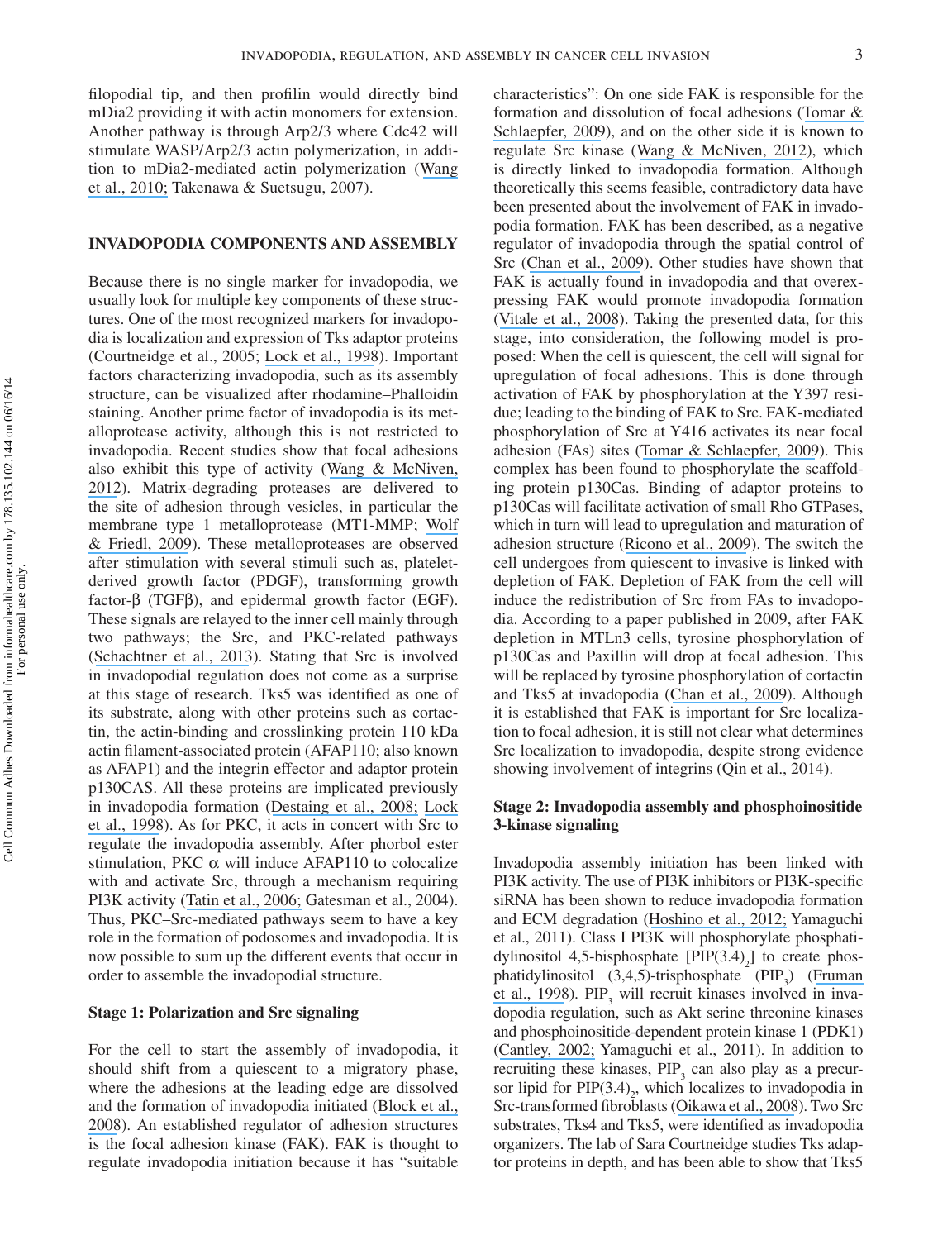and Tks4 are required for both invadopodia formation and the invasive property for multiple human cancer cell lines [\(Seals et al., 2005; Buschman et al., 2009\).](https://www.researchgate.net/publication/8023482_Seals_DF_Azucena_Jr_EF_Pass_I_Tesfay_L_Gordon_R_Woodrow_M_et_al_The_adaptor_protein_Tks5Fish_is_required_for_podosome_formation_and_function_and_for_the_protease-driven_invasion_of_cancer_cells_Cancer?el=1_x_8&enrichId=rgreq-ce049a8f0deb0c808c626b186b6864c0-XXX&enrichSource=Y292ZXJQYWdlOzI2MzEzMTQxNjtBUzoyMTY2MTA3NTAxMTE3NDRAMTQyODY1NTQzNTEyNA==) Activation of Tks5 alone will lead to aggregation of several invadopodia proteins but not the activation ECM degradation. Src phosphorylation of both Tks5 and Tks4 couples the assembly of the invading structure and degrading ability. PIP $(3.4)$ <sub>2</sub> may recruit the scaffold protein Tks5 by binding its PX domain, which will target it for localization with cortactin to the cell membrane ([Clark &](https://www.researchgate.net/publication/5510728_Clark_ES_Weaver_AM_A_new_role_for_cortactin_in_invadopodia_regulation_of_protease_secretion_Eur_J_Cell_Biol_87_581-590?el=1_x_8&enrichId=rgreq-ce049a8f0deb0c808c626b186b6864c0-XXX&enrichSource=Y292ZXJQYWdlOzI2MzEzMTQxNjtBUzoyMTY2MTA3NTAxMTE3NDRAMTQyODY1NTQzNTEyNA==) [Weaver, 2008](https://www.researchgate.net/publication/5510728_Clark_ES_Weaver_AM_A_new_role_for_cortactin_in_invadopodia_regulation_of_protease_secretion_Eur_J_Cell_Biol_87_581-590?el=1_x_8&enrichId=rgreq-ce049a8f0deb0c808c626b186b6864c0-XXX&enrichSource=Y292ZXJQYWdlOzI2MzEzMTQxNjtBUzoyMTY2MTA3NTAxMTE3NDRAMTQyODY1NTQzNTEyNA==)). After localization, it is thought that Tks5 regulates invadopodia formation by binding to key actin regulators such as Nck1, Nck2, NWASP, and Grb2, via its third SH<sub>3</sub> domain ([Oikawa et al., 2008;](https://www.researchgate.net/publication/5245866_Sequential_signals_toward_podosome_formation_in_NIH-src_cells?el=1_x_8&enrichId=rgreq-ce049a8f0deb0c808c626b186b6864c0-XXX&enrichSource=Y292ZXJQYWdlOzI2MzEzMTQxNjtBUzoyMTY2MTA3NTAxMTE3NDRAMTQyODY1NTQzNTEyNA==) [Stylli et al.,](https://www.researchgate.net/publication/26665492_Nck_adaptor_proteins_link_Tks5_to_invadopodia_actin_regulation_and_ECM_degradation?el=1_x_8&enrichId=rgreq-ce049a8f0deb0c808c626b186b6864c0-XXX&enrichSource=Y292ZXJQYWdlOzI2MzEzMTQxNjtBUzoyMTY2MTA3NTAxMTE3NDRAMTQyODY1NTQzNTEyNA==) [2009](https://www.researchgate.net/publication/26665492_Nck_adaptor_proteins_link_Tks5_to_invadopodia_actin_regulation_and_ECM_degradation?el=1_x_8&enrichId=rgreq-ce049a8f0deb0c808c626b186b6864c0-XXX&enrichSource=Y292ZXJQYWdlOzI2MzEzMTQxNjtBUzoyMTY2MTA3NTAxMTE3NDRAMTQyODY1NTQzNTEyNA==)). It has been also shown that both Tks5 and TKs4 can bind the ADAMs family of metalloproteases in Src-transformed cells ([Abram et al., 2003](https://www.researchgate.net/publication/10874613_The_Adaptor_Protein_Fish_Associates_with_Members_of_the_ADAMs_Family_and_Localizes_to_Podosomes_of_Src-transformed_Cells?el=1_x_8&enrichId=rgreq-ce049a8f0deb0c808c626b186b6864c0-XXX&enrichSource=Y292ZXJQYWdlOzI2MzEzMTQxNjtBUzoyMTY2MTA3NTAxMTE3NDRAMTQyODY1NTQzNTEyNA==)) and regulate the production of reactive oxygen species (ROS). The regulation of ROS by Tks proteins is not directly linked to invadopodial formation, yet the role of ROS in promoting signal transduction, in transiently inhibiting the activity of some phosphatases, and in increasing matrix metalloprotease synthesis should prove promising ([Gianni et al., 2009](https://www.researchgate.net/publication/26813532_Novel_p47phox-Related_Organizers_Regulate_Localized_NADPH_Oxidase_1_Nox1_Activity?el=1_x_8&enrichId=rgreq-ce049a8f0deb0c808c626b186b6864c0-XXX&enrichSource=Y292ZXJQYWdlOzI2MzEzMTQxNjtBUzoyMTY2MTA3NTAxMTE3NDRAMTQyODY1NTQzNTEyNA==)). In certain instances, maturation of invadopodia has been linked with the production of certain metalloproteases, where silencing Tks4 has been shown to result in the formation of immature invadopodia. These were found to have Tks5 and cortactin localized to the site of invasion, and the secretion of MMPs, but no MT1-MMP and the loss of matrix degrading ability ([Buschman et al., 2009](https://www.researchgate.net/publication/23788918_The_Novel_Adaptor_Protein_Tks4_SH3PXD2B_Is_Required_for_Functional_Podosome_Formation?el=1_x_8&enrichId=rgreq-ce049a8f0deb0c808c626b186b6864c0-XXX&enrichSource=Y292ZXJQYWdlOzI2MzEzMTQxNjtBUzoyMTY2MTA3NTAxMTE3NDRAMTQyODY1NTQzNTEyNA==)). Though Tks5 has been well characterized since it was first described in 2005 [\(Seals et al., 2005\),](https://www.researchgate.net/publication/8023482_Seals_DF_Azucena_Jr_EF_Pass_I_Tesfay_L_Gordon_R_Woodrow_M_et_al_The_adaptor_protein_Tks5Fish_is_required_for_podosome_formation_and_function_and_for_the_protease-driven_invasion_of_cancer_cells_Cancer?el=1_x_8&enrichId=rgreq-ce049a8f0deb0c808c626b186b6864c0-XXX&enrichSource=Y292ZXJQYWdlOzI2MzEzMTQxNjtBUzoyMTY2MTA3NTAxMTE3NDRAMTQyODY1NTQzNTEyNA==) it still does not have a clear role, since new data were recently published suggesting a different role for Tks5. New evidence presented by the Condeelis laboratory describes a different role for Tks5 in invadopodial regulation in breast carcinoma cells. Data presented by this laboratory argue that Tks5 is not actually needed for invadopodia initiation, but for the maturation of these structures *in vitro.* ([Sharma et al.,](https://www.researchgate.net/publication/258425710_Tks5_and_SHIP2_Regulate_Invadopodium_Maturation_but_Not_Initiation_in_Breast_Carcinoma_Cells?el=1_x_8&enrichId=rgreq-ce049a8f0deb0c808c626b186b6864c0-XXX&enrichSource=Y292ZXJQYWdlOzI2MzEzMTQxNjtBUzoyMTY2MTA3NTAxMTE3NDRAMTQyODY1NTQzNTEyNA==) [2013](https://www.researchgate.net/publication/258425710_Tks5_and_SHIP2_Regulate_Invadopodium_Maturation_but_Not_Initiation_in_Breast_Carcinoma_Cells?el=1_x_8&enrichId=rgreq-ce049a8f0deb0c808c626b186b6864c0-XXX&enrichSource=Y292ZXJQYWdlOzI2MzEzMTQxNjtBUzoyMTY2MTA3NTAxMTE3NDRAMTQyODY1NTQzNTEyNA==)). Further studies involving the role of Tks4 and Tks5 will shed more light on the link between Src and the downstream components of invadopodia.

 Another regulator of invadopodia, downstream of Src, is cortactin. An early study published in 1991 shows that neutralizing cortactin via antibodies leads to immature invadopodia, lacking ECM degradation potential (Bowden et al., 1999). More recent studies show the involvement of cortactin in regulating the number and the activity of both invadopodia and podosomes ([Magalhaes et al., 2011;](https://www.researchgate.net/publication/51820016_Cortactin_phosphorylation_regulates_cell_invasion_through_a_pH-dependent_pathway?el=1_x_8&enrichId=rgreq-ce049a8f0deb0c808c626b186b6864c0-XXX&enrichSource=Y292ZXJQYWdlOzI2MzEzMTQxNjtBUzoyMTY2MTA3NTAxMTE3NDRAMTQyODY1NTQzNTEyNA==) [Oser et al., 2010](https://www.researchgate.net/publication/47534499_Specific_tyrosine_phosphorylation_sites_on_cortactin_regulate_Nck1-dependent_actin_polymerization_in_invadopodia?el=1_x_8&enrichId=rgreq-ce049a8f0deb0c808c626b186b6864c0-XXX&enrichSource=Y292ZXJQYWdlOzI2MzEzMTQxNjtBUzoyMTY2MTA3NTAxMTE3NDRAMTQyODY1NTQzNTEyNA==)). More specifically, cortactin helps in invadopodia regulation through either facilitating actin organization at the site of invasion or through trafficking ECM degrading proteinases. Cortactin was found to regulate actin assembly through the Abelson (Abl) or Abl-related genes (Arg) kinases. Adhesion-related phosphorylation of the Arg–cortactin allows cortactin's  $SH_3$  to bind N-WASp leading to cell edge protrusions (Lapetina et al., 2009). A recent study links directly cortactin to invadopodia formation and maturation through recruitment of NHE1 and the subsequent PH in invadopodia. In addition to what have been presented, the Weaver lab have additionally published data suggesting the involvement of cortactin through regulating the secretion, cell-surface expression and localization to invadopodia of the matrix metalloproteases (MMPs) MT1-MMP, MMP-2 and MMP-9 ([Clark & Weaver, 2008;](https://www.researchgate.net/publication/5510728_Clark_ES_Weaver_AM_A_new_role_for_cortactin_in_invadopodia_regulation_of_protease_secretion_Eur_J_Cell_Biol_87_581-590?el=1_x_8&enrichId=rgreq-ce049a8f0deb0c808c626b186b6864c0-XXX&enrichSource=Y292ZXJQYWdlOzI2MzEzMTQxNjtBUzoyMTY2MTA3NTAxMTE3NDRAMTQyODY1NTQzNTEyNA==) [Clark et al., 2007](https://www.researchgate.net/publication/6348733_Cortactin_Is_an_Essential_Regulator_of_Matrix_Metalloproteinase_Secretion_and_Extracellular_Matrix_Degradation_in_Invadopodia?el=1_x_8&enrichId=rgreq-ce049a8f0deb0c808c626b186b6864c0-XXX&enrichSource=Y292ZXJQYWdlOzI2MzEzMTQxNjtBUzoyMTY2MTA3NTAxMTE3NDRAMTQyODY1NTQzNTEyNA==)). In general, cortactin appears to be an important regulator of invasion, with many potential mechanisms.

#### **Stage 3: Invadopodia turnover and dissolution**

 Little is known about the turnover of invadopodia. It has been estimated to range from minutes to hours (Murphy & Courtneidge, 2011). It is thought that the ring structure is uncoupled from the rest of the actin cytoskeleton and dissolved by parts. In this case the actin head would be dissolved first and the filamentous tail last, taking up to hours ([Baldassarre et al., 2006](https://www.researchgate.net/publication/6785292_Actin_dynamics_at_sites_of_extracellular_matrix_degradation?el=1_x_8&enrichId=rgreq-ce049a8f0deb0c808c626b186b6864c0-XXX&enrichSource=Y292ZXJQYWdlOzI2MzEzMTQxNjtBUzoyMTY2MTA3NTAxMTE3NDRAMTQyODY1NTQzNTEyNA==)). Protein phosphorylation is as important for invadopodia turnover as it is for formation. Tyrosine phosphorylation of cortactin and AFAP110 is important for invadopodia turnover. Studies involving the addition or removal of the phosphate group must be extended in order to shed more light on the turnover process of invadopodia ([Calle et al., 2006](https://www.researchgate.net/publication/7058639_Inhibition_of_calpain_stabilises_podosomes_and_impairs_dendritic_cell_motility?el=1_x_8&enrichId=rgreq-ce049a8f0deb0c808c626b186b6864c0-XXX&enrichSource=Y292ZXJQYWdlOzI2MzEzMTQxNjtBUzoyMTY2MTA3NTAxMTE3NDRAMTQyODY1NTQzNTEyNA==)).

#### **CONCLUSIONS AND PERSPECTIVES**

 Important breakthroughs have been made since the word invadopodia was first published back in 1980. Many of the structure and components of invadopodia have been deciphered, along with much of the mechanism of the matrix degradation capability. Many pathways are now known, regulating the assembly and maturation of invadopodia, but how the pathway interact and synchronize in currently not yet clear as Ridley (2006) explains ([Ridley, 2011](https://www.researchgate.net/publication/51248163_Life_at_the_Leading_Edge?el=1_x_8&enrichId=rgreq-ce049a8f0deb0c808c626b186b6864c0-XXX&enrichSource=Y292ZXJQYWdlOzI2MzEzMTQxNjtBUzoyMTY2MTA3NTAxMTE3NDRAMTQyODY1NTQzNTEyNA==)). Because lamellipodia, filopodia, FAs, invadopodia, and podosomes are similar in composition, it is possible that these structures interconvert, act synchronically or even come together to form a mega structure called "invadosome" or "invadotron", as McNiven would describe it in one of his reviews ([McNiven, 2013](https://www.researchgate.net/publication/271614963_Breaking_away_Matrix_remodeling_from_the_leading_edge?el=1_x_8&enrichId=rgreq-ce049a8f0deb0c808c626b186b6864c0-XXX&enrichSource=Y292ZXJQYWdlOzI2MzEzMTQxNjtBUzoyMTY2MTA3NTAxMTE3NDRAMTQyODY1NTQzNTEyNA==)). Many other questions are still not answered, such as, what role does the ECM have in the formation of these structures? What do invadopodia look like in vivo? How do invadopodia promote tumor growth and progression? And most importantly how can scientists use these findings in a way to improve cancer treatments. Yet, it is also now known that many of the known components of podosomes and invadopodia are scaffolding or adaptor proteins with no catalytic activity, and are therefore unlikely drug targets (Murphy & Courtneidge 2011). More insight on this topic will certainly increase targeted therapy since cell migration is central to many chronic human diseases, including cancer.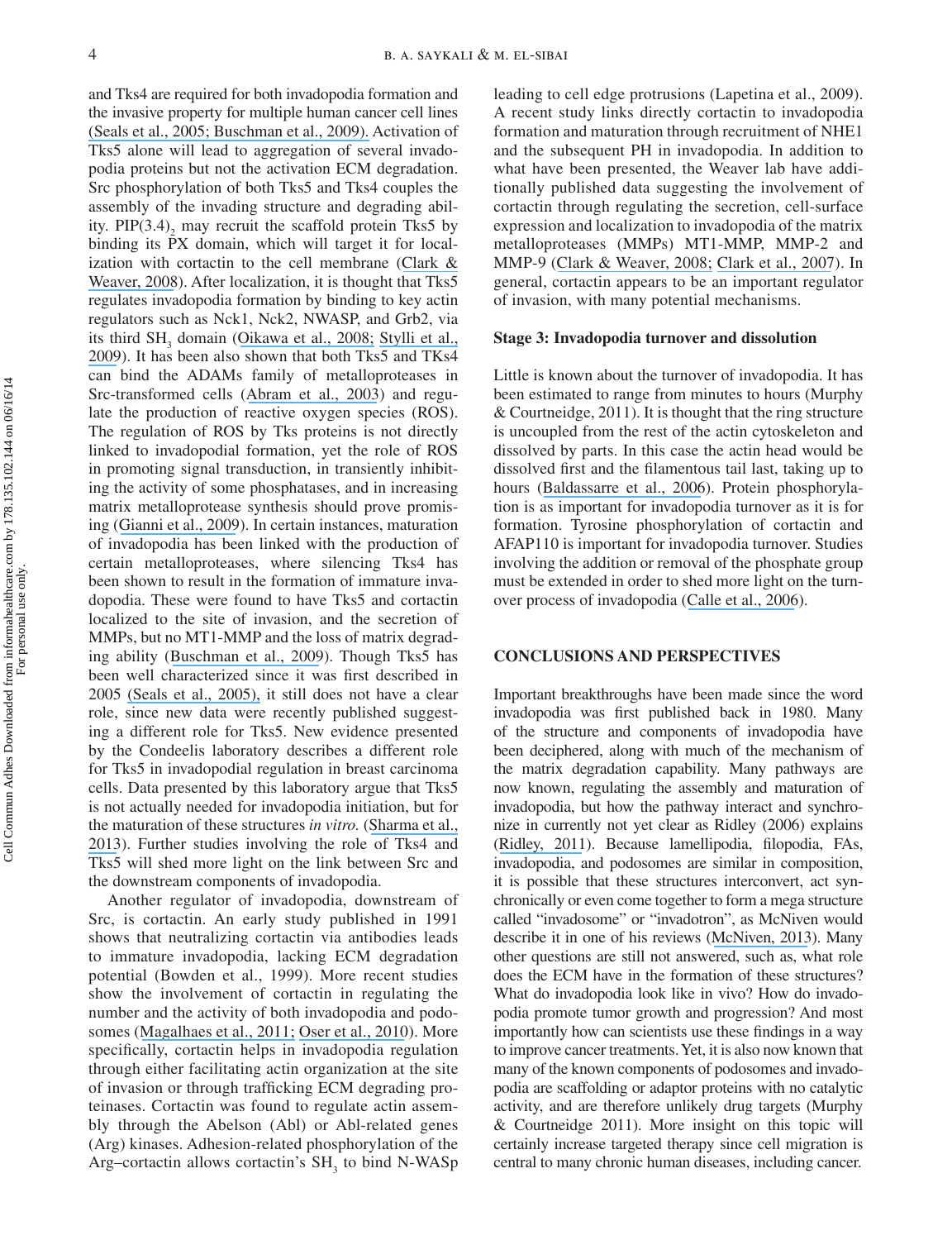*Declaration of interest*: The authors report no declarations of interest. The authors alone are responsible for the content and writing of the paper.

#### **REFERENCES**

- Abram C, Seals DF, Pass I, Salinsky D, Maurer L, Roth TM, Courtneidge SA (2003). The adaptor protein fish associates [with members of the ADAMs family and localizes to](https://www.researchgate.net/publication/10874613_The_Adaptor_Protein_Fish_Associates_with_Members_of_the_ADAMs_Family_and_Localizes_to_Podosomes_of_Src-transformed_Cells?el=1_x_8&enrichId=rgreq-ce049a8f0deb0c808c626b186b6864c0-XXX&enrichSource=Y292ZXJQYWdlOzI2MzEzMTQxNjtBUzoyMTY2MTA3NTAxMTE3NDRAMTQyODY1NTQzNTEyNA==) podosomes of Src-transformed cells. *J Biol Chem*. 278: 16844-16851.
- Baldassarre M, Ayala I, Beznoussenko G, Giacchetti G, Machesky LM, Luini A, Buccione R (2006). Actin dynamics [at sites of extracellular matrix degradation .](https://www.researchgate.net/publication/6785292_Actin_dynamics_at_sites_of_extracellular_matrix_degradation?el=1_x_8&enrichId=rgreq-ce049a8f0deb0c808c626b186b6864c0-XXX&enrichSource=Y292ZXJQYWdlOzI2MzEzMTQxNjtBUzoyMTY2MTA3NTAxMTE3NDRAMTQyODY1NTQzNTEyNA==) *Eur J Cell Biol* . 85: 1217-1231.
- Bear J, Gertler F (2009). Ena/VASP: towards resolving a pointed controversy at the barbed end. *J Cell Sci*. 122: 1947-1953.
- Block M, Badowski C, Millon-Fremillon A, Bouvard D, Bouin AP, Faurobert E, Gerber-Scokaert D, Planus E, Albiges-Rizo C  [\(2008\) . Podosome-type adhesions and focal adhesions, so](https://www.researchgate.net/publication/281354446_Podosome-type_adhesions_and_focal_adhesions_so_alike_yet_so_different?el=1_x_8&enrichId=rgreq-ce049a8f0deb0c808c626b186b6864c0-XXX&enrichSource=Y292ZXJQYWdlOzI2MzEzMTQxNjtBUzoyMTY2MTA3NTAxMTE3NDRAMTQyODY1NTQzNTEyNA==) alike yet so different. *Eur J Cell Biol*. 87: 491-506.
- Bowden ET, [B](http://informahealthcare.com/action/showLinks?crossref=10.1038%2Fsj.onc.1202827&isi=000081813500006)arth M, Thomas D, Glazer RI, Mueller SC (1999). An invasion-related complex of cortactin, paxillin and PKCmu associates with invadopodia at sites of extracellular matrix degradation. *Oncogene*. 18: 4440–4449.
- $\blacktriangleright$  Breitsprecher D, Kiesewetter AK, Linkner J, Vinzenz M, Stradal TE, Small JV, Curth U, Dickinson RB, Faix J (2011). Molecular mechanism of Ena/VASP-mediated actin-filament elongation. *EMBO J*. 30: 456-467.
- Buschman MD, Bromann PA, Cejudo-Martin P, Wen F, Pass I, Courtneidge SA (2009). The novel adaptor protein Tks4 [\(SH3PXD2B\) is required for functional podosome formation .](https://www.researchgate.net/publication/23788918_The_Novel_Adaptor_Protein_Tks4_SH3PXD2B_Is_Required_for_Functional_Podosome_Formation?el=1_x_8&enrichId=rgreq-ce049a8f0deb0c808c626b186b6864c0-XXX&enrichSource=Y292ZXJQYWdlOzI2MzEzMTQxNjtBUzoyMTY2MTA3NTAxMTE3NDRAMTQyODY1NTQzNTEyNA==) *Mol Biol Cell.* 20: 1302-1311.
- Calle Y, Carragher N, Thrasher A, Jones G (2006). Inhibition [of calpain stabilises podosomes and impairs dendritic cell](https://www.researchgate.net/publication/7058639_Inhibition_of_calpain_stabilises_podosomes_and_impairs_dendritic_cell_motility?el=1_x_8&enrichId=rgreq-ce049a8f0deb0c808c626b186b6864c0-XXX&enrichSource=Y292ZXJQYWdlOzI2MzEzMTQxNjtBUzoyMTY2MTA3NTAxMTE3NDRAMTQyODY1NTQzNTEyNA==) motility. *J Cell Sci*. 119: 2375-2385.
- Campellone K, Welch M (2010). A nucleator arms race: cellular control of actin assembly. *Nat Rev Mol Cell Biol*. 11:  $237 - 251$ .
- Cantley LC (2002). The phosphoinositide 3-kinase pathway. Science. 296: 1655-1657.
- Chan K, Cortesio C, Huttenlocher A (2009). FAK alters [invadopodia and focal adhesion composition and dynamics to](https://www.researchgate.net/publication/24276149_Chan_KT_Cortesio_CL_Huttenlocher_AFAK_alters_invadopodia_and_focal_adhesion_composition_and_dynamics_to_regulate_breast_cancer_invasion_J_Cell_Biol_185_357-370?el=1_x_8&enrichId=rgreq-ce049a8f0deb0c808c626b186b6864c0-XXX&enrichSource=Y292ZXJQYWdlOzI2MzEzMTQxNjtBUzoyMTY2MTA3NTAxMTE3NDRAMTQyODY1NTQzNTEyNA==) regulate breast cancer invasion. *J Cell Biol*. 185: 357–370.
- Chen W (1989). Proteolytic activity of specialized surface [protrusions formed at rosette contact sites of transformed](https://www.researchgate.net/publication/20607324_Chen_WT_Proteolytic_activity_of_specialized_surface_protrusions_formed_at_rosette_contact_sites_of_transformed_cells_J_Exp_Zool_251_167-185?el=1_x_8&enrichId=rgreq-ce049a8f0deb0c808c626b186b6864c0-XXX&enrichSource=Y292ZXJQYWdlOzI2MzEzMTQxNjtBUzoyMTY2MTA3NTAxMTE3NDRAMTQyODY1NTQzNTEyNA==) cells. *J Exp Zool*. 251: 167-185.
- Chen W-T, Chen J-M, Parsons S, Parsons T (1985). Local degradation of fibronectin at sites of expression of the transforming gene product pp60src. *Nature*. 316: 156–158.
- Clark ES, Weaver AM (2008). new role for cortactin in invadopodia: regulation of protease secretion. *Cell Biol*. 87: 581-590.
- Clark ES, Whigham AS, Yarbrough WG, Weaver AM (2007).  [Cortactin is an essential regulator of matrix metalloproteinase](https://www.researchgate.net/publication/6348733_Cortactin_Is_an_Essential_Regulator_of_Matrix_Metalloproteinase_Secretion_and_Extracellular_Matrix_Degradation_in_Invadopodia?el=1_x_8&enrichId=rgreq-ce049a8f0deb0c808c626b186b6864c0-XXX&enrichSource=Y292ZXJQYWdlOzI2MzEzMTQxNjtBUzoyMTY2MTA3NTAxMTE3NDRAMTQyODY1NTQzNTEyNA==) [secretion and extracellular matrix degradation in invadopodia .](https://www.researchgate.net/publication/6348733_Cortactin_Is_an_Essential_Regulator_of_Matrix_Metalloproteinase_Secretion_and_Extracellular_Matrix_Degradation_in_Invadopodia?el=1_x_8&enrichId=rgreq-ce049a8f0deb0c808c626b186b6864c0-XXX&enrichSource=Y292ZXJQYWdlOzI2MzEzMTQxNjtBUzoyMTY2MTA3NTAxMTE3NDRAMTQyODY1NTQzNTEyNA==) *Cancer Res.* 67: 4227-4435.
- Courtneidge S, Azucena EF, Pass I, Seals DF, Tesfay L (2005). The SRC substrate Tks5, podosomes (invadopodia), and cancer cell invasion. *Cold Spring Harb Symp Quant Biol*. 70:  $167 - 171.$
- DesMarais V, Yamaguchi H, Oser M, Soon L, Mouneimne G, Sarmiento C, Eddy R, Condeelis J (2009). N-WASP and

[cortactin are involved in invadopodium-dependent chemotaxis](https://www.researchgate.net/publication/24284582_N-WASP_and_Cortactin_Are_Involved_In_Invadopodium-Dependent_Chemotaxis_to_EGF_In_Breast_Tumor_Cells?el=1_x_8&enrichId=rgreq-ce049a8f0deb0c808c626b186b6864c0-XXX&enrichSource=Y292ZXJQYWdlOzI2MzEzMTQxNjtBUzoyMTY2MTA3NTAxMTE3NDRAMTQyODY1NTQzNTEyNA==)  [to EGF in breast tumor cells .](https://www.researchgate.net/publication/24284582_N-WASP_and_Cortactin_Are_Involved_In_Invadopodium-Dependent_Chemotaxis_to_EGF_In_Breast_Tumor_Cells?el=1_x_8&enrichId=rgreq-ce049a8f0deb0c808c626b186b6864c0-XXX&enrichSource=Y292ZXJQYWdlOzI2MzEzMTQxNjtBUzoyMTY2MTA3NTAxMTE3NDRAMTQyODY1NTQzNTEyNA==) *Cell Motil Cytoskeleton* . 66 :  $303 - 316$ 

- Destaing O, Sanjay A, Itzstein C, Horne WC, Toomre D, De Camilli P, Baron R (2008). The tyrosine kinase activity of [cSrc regulates actin dynamics and organization of podosomes](https://www.researchgate.net/publication/5868681_The_Tyrosine_Kinase_Activity_of_c-Src_Regulates_Actin_Dynamics_and_Organization_of_Podosomes_in_Osteoclasts?el=1_x_8&enrichId=rgreq-ce049a8f0deb0c808c626b186b6864c0-XXX&enrichSource=Y292ZXJQYWdlOzI2MzEzMTQxNjtBUzoyMTY2MTA3NTAxMTE3NDRAMTQyODY1NTQzNTEyNA==)  in osteoclasts. *Mol Biol Cell*. 19: 394-404.
- El-Sibai M, Pertz O, Pang H, Yip SC, Lorenz M, Symons M, Condeelis JS, Hahn KM, Backer JM (2008). RhoA/ROCK[mediated switching between Cdc42- and Rac1-dependent](https://www.researchgate.net/publication/5536307_RhoAROCK-mediated_switching_between_Cdc42-_and_Rac1-dependent_protrusion_in_MTLn3_carcinoma_cells?el=1_x_8&enrichId=rgreq-ce049a8f0deb0c808c626b186b6864c0-XXX&enrichSource=Y292ZXJQYWdlOzI2MzEzMTQxNjtBUzoyMTY2MTA3NTAxMTE3NDRAMTQyODY1NTQzNTEyNA==)  protrusion in MTLn3 carcinoma cells. *Exp Cell Res*. 314:1540-52.
- Ferguson G, Milne L, Kulkarni S, Sasaki T, Walker S, Andrews S, Crabbe T, Finan P, Jones G, Jackson S, Camps M, Rommel C, Wymann M, Hirsch E, Hawkins P, Stephens L (2007). PI(3)Kgamma has an important context-dependent role in neutrophil chemokinesis. *Nat Cell Biol*. 9: 86-91.
- Fruman A, Meyers RE, Cantley LC (1998). Phosphoinositide kinases. [Annu Rev Biochem](https://www.researchgate.net/publication/13525547_Phophoinositide_kinases?el=1_x_8&enrichId=rgreq-ce049a8f0deb0c808c626b186b6864c0-XXX&enrichSource=Y292ZXJQYWdlOzI2MzEzMTQxNjtBUzoyMTY2MTA3NTAxMTE3NDRAMTQyODY1NTQzNTEyNA==). 67: 481-507.
- Gatesman A., Walker VG, Baisden JM, Weed SA, Flynn DC (2004). Protein kinase  $C\alpha$  activates cSrc and induces podosome formation via AFAP110. *Mol Cell Biol*. 24: 7578-7597.
- Gianni D, Diaz B, Taulet N, Fowler B, Courtneidge SA, Bokoch GM (2009). Novel p47(phox)-related organizers regulate localized NADPH oxidase 1 (Nox1) activity. Sci *Signal* . 2: ra54.
- Gimona M, Buccione R, Courtneidge S, Linder S (2008).  [Assembly and biological role of podosomes and invadopodia .](https://www.researchgate.net/publication/5515403_Assembly_and_biological_role_of_podosomes_and_invadopodia?el=1_x_8&enrichId=rgreq-ce049a8f0deb0c808c626b186b6864c0-XXX&enrichSource=Y292ZXJQYWdlOzI2MzEzMTQxNjtBUzoyMTY2MTA3NTAxMTE3NDRAMTQyODY1NTQzNTEyNA==)  *[Curr Opin Cell Biol](https://www.researchgate.net/publication/5515403_Assembly_and_biological_role_of_podosomes_and_invadopodia?el=1_x_8&enrichId=rgreq-ce049a8f0deb0c808c626b186b6864c0-XXX&enrichSource=Y292ZXJQYWdlOzI2MzEzMTQxNjtBUzoyMTY2MTA3NTAxMTE3NDRAMTQyODY1NTQzNTEyNA==).* 20: 235-241.
- Hall A (2009) . The cytoskeleton and cancer . *Cancer Metastasis Rev.* 28: 5-14.
- Hoshino D, Jourquin J, Emmons SW, Miller T, Goldgof M, Costello K, Tyson DR, Brown B, Lu Y, Prasad NK, Zhang B, Mills GB, Yarbrough WG, Quaranta V, Seiki M, Weaver AM  [\(2012\) . Network analysis of the focal adhesion to invadopodia](https://www.researchgate.net/publication/230833561_Network_Analysis_of_the_Focal_Adhesion_to_Invadopodia_Transition_Identifies_a_PI3K-PKC_Invasive_Signaling_Axis?el=1_x_8&enrichId=rgreq-ce049a8f0deb0c808c626b186b6864c0-XXX&enrichSource=Y292ZXJQYWdlOzI2MzEzMTQxNjtBUzoyMTY2MTA3NTAxMTE3NDRAMTQyODY1NTQzNTEyNA==)  transition identifies a PI3K-PKCa invasive signaling axis. Sci *Signal*. 5: ra66.
- $\blacktriangleright$  Iijima M, Huang Y, Devreotes P (2002). Temporal and spatial regulation of chemotaxis. *Dev Cell*. 3: 469-478.
- Insall R, Machesky L (2009). Actin dynamics at the leading edge: from simple machinery to complex networks. *Dev Cell*. 17: 310 – 322
- Kamimura Y, Xiong Y, Iglesias PA, Hoeller O, Bolourani P, Devreotes PN (2008). PIP3-independent activation of TorC2 and PKB at the cell's leading edge mediates chemotaxis. *Curr Biol.* 18: 1034–1043.
- $\blacktriangleright$  Lambrechts A, Van Troys M, Ampe C (2004). The actin cytoskelyon in normal and pathological cell motility. *Int J Biochem Cell Biol.* 36: 1890-1909.
- Lapetina S, Mader CC, Machida K, Mayer BJ, Koleske AJ (2009). Arg interacts with cortactin to promote adhesion-dependent cell edge protrusion. *J Cell Biol*. 185: 503–519.
- Lock P, Abrahm LC, Gibson T, Courtneidge S (1998). A new [method for isolating tyrosine kinase substrates used to](https://www.researchgate.net/publication/13596725_A_new_method_for_isolating_tyrosine_kinase_substrates_used_to_identify_Fish_an_SH3_and_PX_domain-containing_protein_and_Src_substrate?el=1_x_8&enrichId=rgreq-ce049a8f0deb0c808c626b186b6864c0-XXX&enrichSource=Y292ZXJQYWdlOzI2MzEzMTQxNjtBUzoyMTY2MTA3NTAxMTE3NDRAMTQyODY1NTQzNTEyNA==)  identify fish, an SH3 and PX domain-containing protein, and Src substrate. *EMBO J*. 17: 4346-4357.
- Machesky L, Li A (2010). Fascin: Invasive filopodia promoting metastasis. [Commun Integr Biol](https://www.researchgate.net/publication/45660690_Fascin_Invasive_filopodia_promoting_metastasis?el=1_x_8&enrichId=rgreq-ce049a8f0deb0c808c626b186b6864c0-XXX&enrichSource=Y292ZXJQYWdlOzI2MzEzMTQxNjtBUzoyMTY2MTA3NTAxMTE3NDRAMTQyODY1NTQzNTEyNA==). 3: 263-270.
- Magalhaes MA, Larson DR, Mader CC, Bravo-Cordero JJ, Gil-Henn H, Oser M, Chen X, Koleske AJ, Condeelis J [\(2011\) . Cortactin phosphorylation regulates cell invasion](https://www.researchgate.net/publication/51820016_Cortactin_phosphorylation_regulates_cell_invasion_through_a_pH-dependent_pathway?el=1_x_8&enrichId=rgreq-ce049a8f0deb0c808c626b186b6864c0-XXX&enrichSource=Y292ZXJQYWdlOzI2MzEzMTQxNjtBUzoyMTY2MTA3NTAxMTE3NDRAMTQyODY1NTQzNTEyNA==)  through a pH-dependent pathway. *J Cell Biol*. 195: 903-920.
- McNiven MA (2013). Breaking away: matrix remodeling from the leading edge. [Trends Cell Biol](https://www.researchgate.net/publication/271614963_Breaking_away_Matrix_remodeling_from_the_leading_edge?el=1_x_8&enrichId=rgreq-ce049a8f0deb0c808c626b186b6864c0-XXX&enrichSource=Y292ZXJQYWdlOzI2MzEzMTQxNjtBUzoyMTY2MTA3NTAxMTE3NDRAMTQyODY1NTQzNTEyNA==). 23: 16-21.